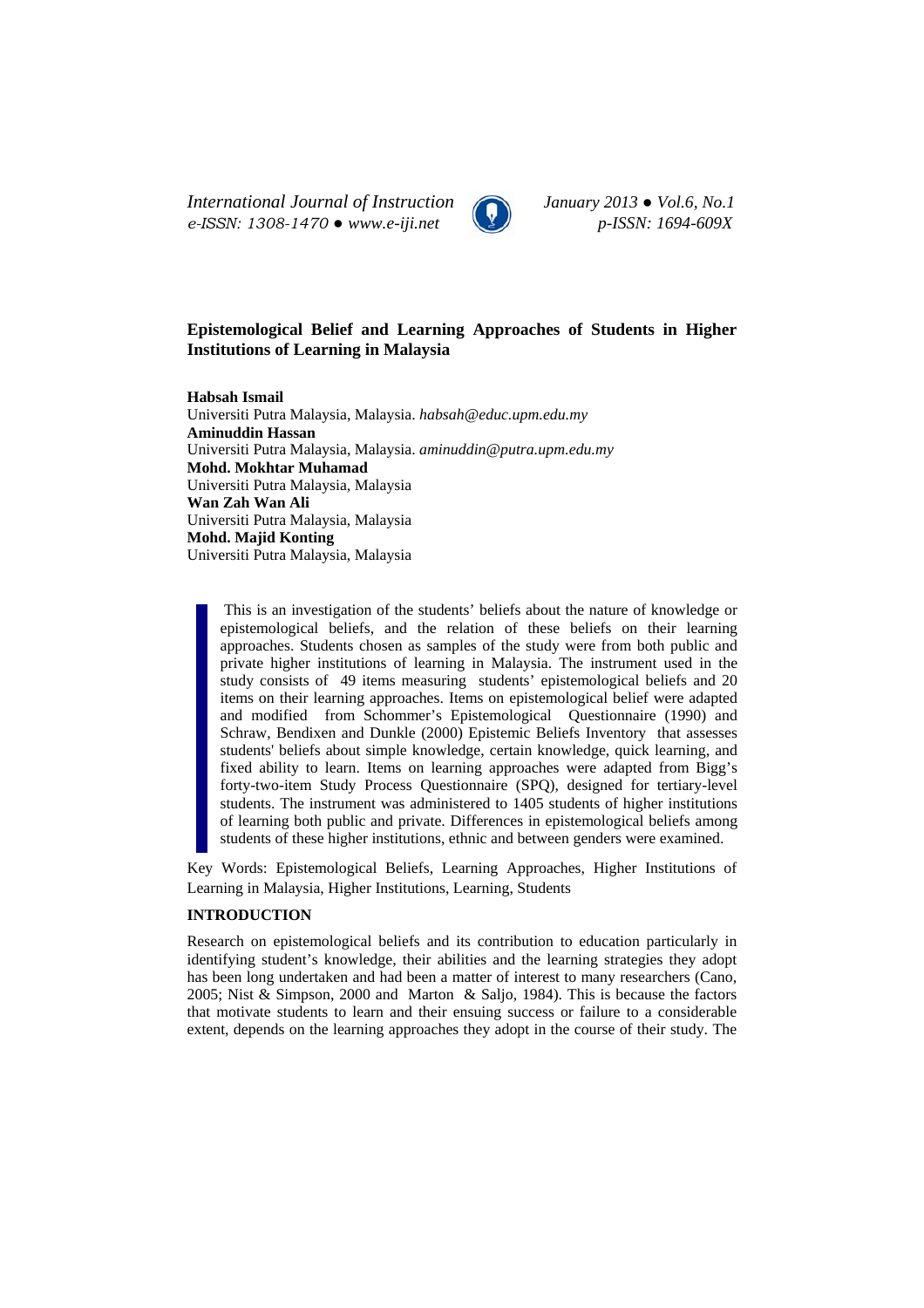relation of students' belief and motivation to learn is related to their epistemological beliefs which play an important role in student's knowledge acquisition, the reasoning process and their level of academic achievement. The importance of epistemological assumptions that underlie the process of knowing a certain knowledge had also been acknowledged by Benson and Griffith (1991) who believe that knowledge should not be construed as one that is merely consisting of a set of skills.

Research on students' learning approaches had been numerous since the late 1970s. Marton and Saljo (1976), for instance, had identified the 'surface' and the 'deep' approach each having a distinct meaning with regards to understanding knowledge. A surface approach describes the intention to reproduce information in a manner that is unreflective of the knowledge learned, while the deep approach involves the intention to understand knowledge in depth.

Epistemological beliefs are beliefs about the nature of knowledge and learning. In the late 1980s, Schommer integrated epistemological dimensions and conceived them as a system of independent beliefs which means that there are multiple beliefs that compose one's personal epistemology. One of the claims pertaining to this is, one's epistemological belief may change over time. In spite of one believing that deep learning of knowledge is gradual, he or she may also hold the belief that knowledge is best characterized as isolated bits and pieces.

Many studies have explored the relationships between epistemological beliefs and psychological processes, such as mathematics teaching and learning (Gill, Ashton & Algina, 2004; Schommer & Crouse, 1992). Studies on the epistemological beliefs in science learning (Neber & Schommer, 2001) and academic achievement (Scevak & Cantwell, 2001) had also been explored. However, the study of personal epistemology began with the work of William Perry, Jr. (1968) whose research team interviewed Harvard undergraduates over their four-year college experience and concluded that many first-year students believe that simple, unchangeable facts are handed down by omniscient authority (Schommer, 1990). To further highlight this point, Schommer (1990) conceptualized the following five dimensions of epistemological beliefs namely: (1) stability of knowledge (Certain Knowledge) which characterizes knowledge as ranging from one that is tentative to unchanging; (2) Structure of Knowledge (Simple Knowledge) which posits knowledge as ranging from isolated bits to integrated concepts and whether knowledge is dispersed or integrated at an abstract conceptual level; (3) Source of Knowledge (omniscient Authority) which describes knowledge as handed down by authority to knowledge that is acquired through reason or logic; (4) Speed of Knowledge (Quick Learning) relating knowledge as one that is fast acquired or rather is a slow and gradual process and (5) Control of Knowledge Acquisition (Innate Ability) viewing knowledge as one fixed at birth or an ability that can be acquired through life-long improvement.

Schommer's extensive studies on epistemological beliefs among others, also conclude that the less students believed in quick learning, simple knowledge, certain knowledge and fixed ability, the better were the CGPS that they earned. This point is made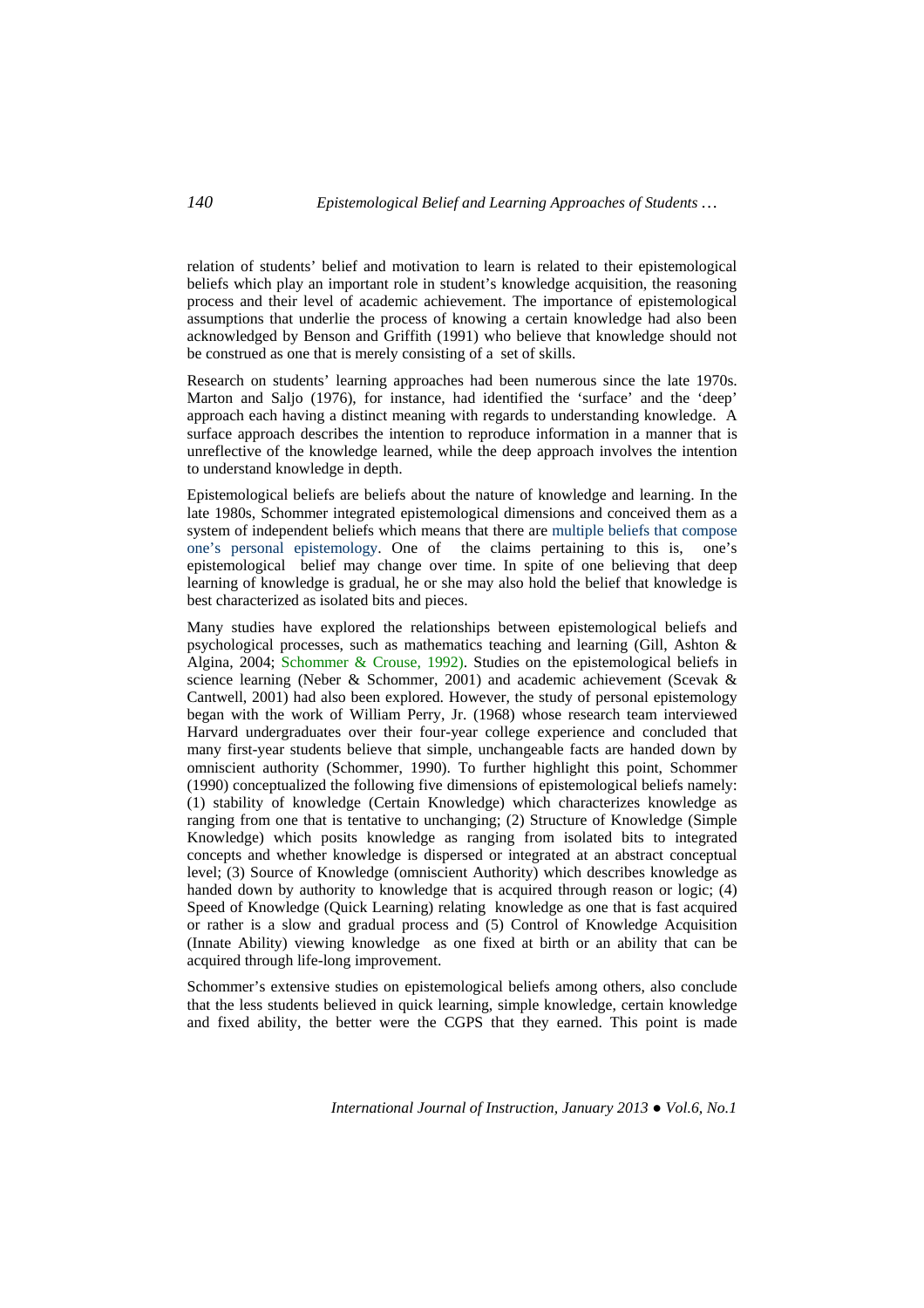pertinent when it was revealed that belief in simple knowledge, certain knowledge and quick learning decreased from freshman to senior years (Schommer, 1993).

Although no differences were found between boys and girls with regard to belief in certain knowledge and simple knowledge, they did differ in their belief in quick learning and fixed ability. This is found in Schommer's study (1990) in which girls were less likely to believe in quick learning and fixed ability. Probably, this gender difference in belief in quick learning can be partly attributed to the explanation for the finding that girls are more likely to show less confidence in their understanding and are more accurate in their comprehension monitoring (Pressley & Ghatala, 1989).

Epistemological belief and learning approach is also discussed from the five epistemic dimensions as measured by the Epistemological Beliefs Inventory (EBI) (Bendixen, Schraw & Dunke, 1998). These consist of (1) simple knowledge-knowledge comprising of concrete facts (naïve learners), (2) certain knowledge, the belief that absolute knowledge exists and will eventually be known, (3) omniscient authority, the belief that authorities have access to otherwise inaccessible knowledge, (4) quick learning, the belief that learning occurs in a quick or not-at-all fashion and (5) fixed ability, the belief that the ability to acquire knowledge is innate or genetically determined.

On the other hand, King and Kitchener (1994) had investigated students' conceptions of knowledge and affirmed that in the early stages of development, individuals believe that knowledge is simple which in the later stages, its certainty can be determined by an authority.

## **METHOD**

This study aims at establishing the relationship between epistemological belief and learning approaches amongst students of higher institutions of learning in Malaysia based on their demographic background namely: gender, ethnic differences, programmes or areas of specialization, location of higher institutions of learning and year of study.

## **Population and Sampling**

There are nineteen public universities in Malaysia with an estimated of 350,000 students. Four public universities were selected. Based on Cochran's formula, an estimated 500 students of each university will be selected totaling 2000 as sample size (Cochran in Bartlett, James E., Kotrlik, Joe W. & Higgins, Chadwick C., 2001). Before administering the questionnaires, permission was first sought from the Educational Planning Research Division (EPRD), Ministry of Education (MOE) of Malaysia to conduct the research. After permission was granted by EPRD, the researchers proceeded with requesting for the permission from the Deans of the higher institutions chosen. This was done by writing a formal letter of application and followed by individual appointment with the respective deans for this purpose before consent was finally granted to researchers to conduct the research. Confidentiality of the participants' data was duly maintained throughout the administration of the instrument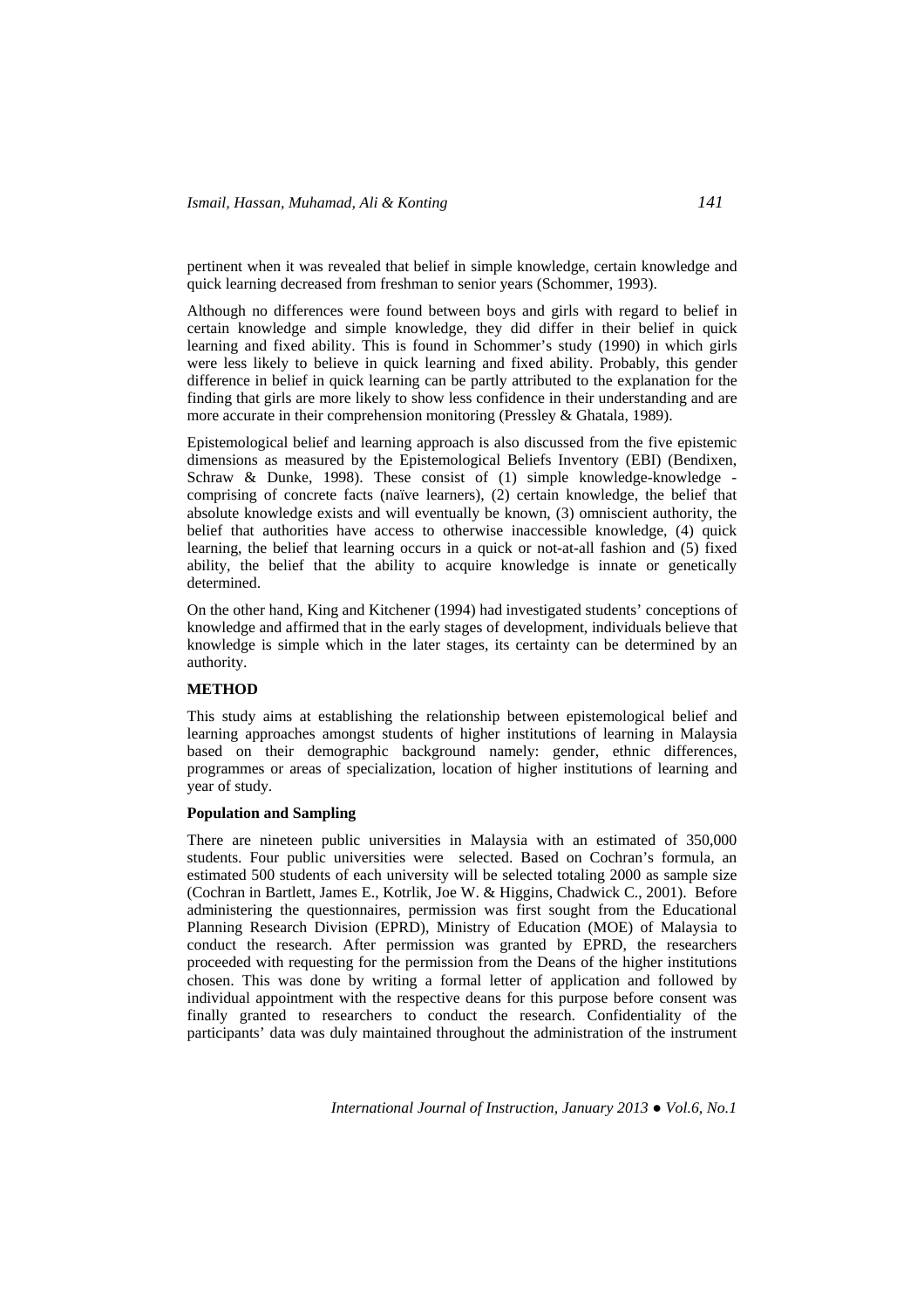and analysis of data. Participants' names were not written in the questionnaires as instructed.

### **Instrument**

An instrument consisting of two parts was used in the study, one for measuring epistemological beliefs and the other, on the study approaches of students. Items in the instrument were adapted from Schommer's 63–item on Epistemological Beliefs and Bigg's forty-two-item Study Process Questionnaire (SPQ) designed for tertiary-level students respectively. Permission for the use of Schommer's instrument was made by contacting her via email. In the email to Schommer, the researchers provided the following information requested by Schommer namely:

name, address, phone number, and e-mail address of the investigator(s), institutional affiliation, characteristics of the sample and purpose of using the test. The instrument constructed for this research which adapted Schommer's instrument 63-item instrument was further validated by a panel of experts in the areas of epistemology and learning approaches.

#### **Data Collection**

Data was administered by the researchers on the respective students from two public universities and two private higher institutions of learning. Participants who were not able to return the research instrument when the researchers were there will be required to return it through mail. Follow-up phone calls and reminders were sent to participants who did not respond after three weeks. Students enrolled from the seventh to the final semesters were used as participants for this study. It is assumed that such students would have had acquired a matured level of epistemological beliefs and are consistent in their learning approaches.

Cronbach's Alpha Test was used to measure the reliability of the items for the two variables used in the study. For epistemological belief, the reliability measured was 0.76 while the learning approaches the reliability was 0.81. The reliability measure for the deep approach was 0.80 while the surface approach was 0.83.

## **FINDINGS AND DISCUSSION**

There are several findings based on this study that need to be highlighted. Findings of this study relate to the research questions addressed as (1) What are the characteristics of the epistemological beliefs and study approaches held by university students?, (2) Are there any significant differences in epistemological beliefs and study approaches of university students based on age, program, gender, ethnic group and year of study? And, (3) Is there any significant relation between epistemological beliefs and learning among university students? From the findings of this study, several conclusions and implications can be arrived at.

One of the findings shows that there is a weak and negative correlation between students' academic performance based on their Cumulative Grade Point Average (CGPA) and their deep approach learning  $(r = -0.10, p < 0.05)$ . This shows that the more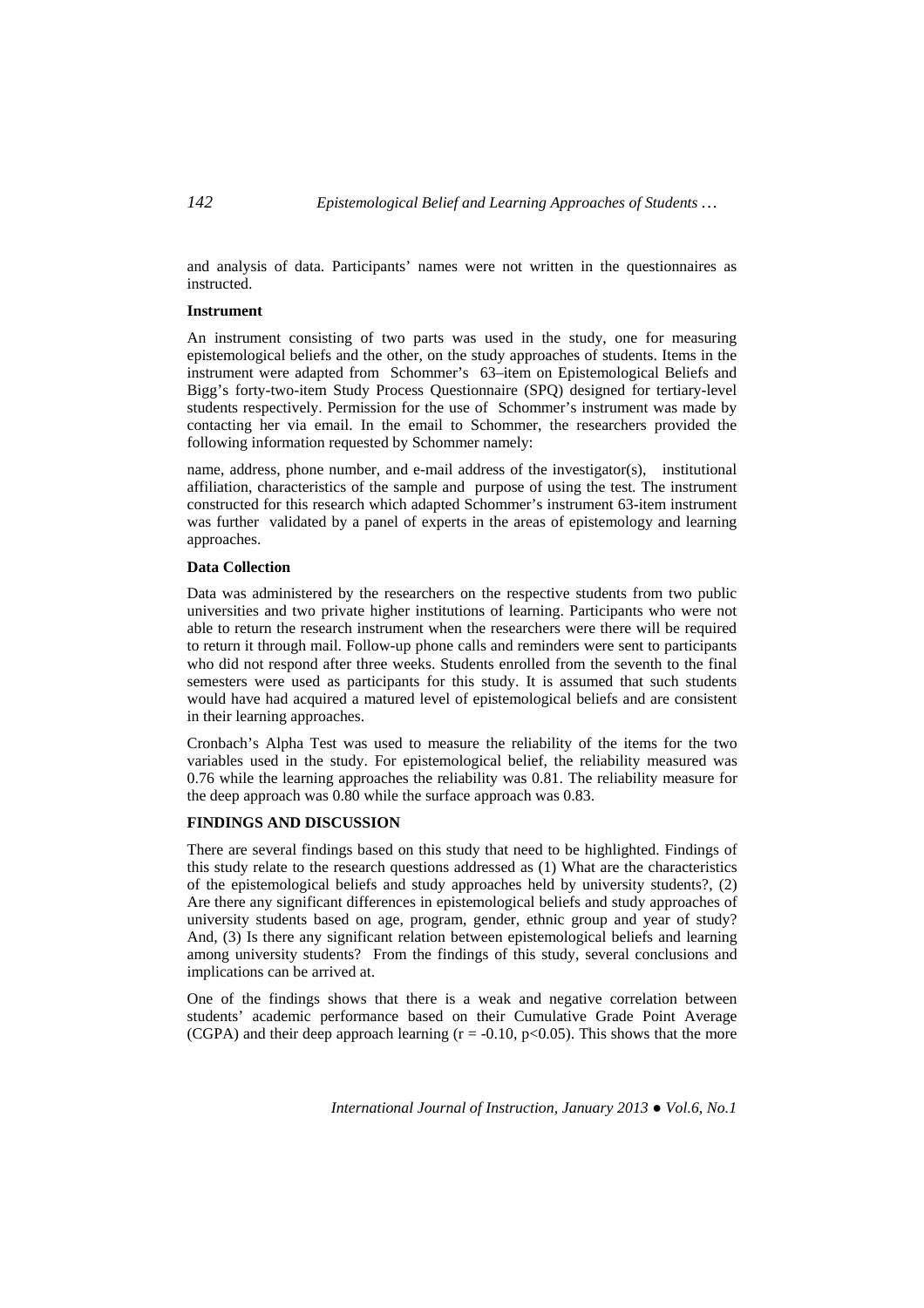inclined the students towards adopting the deep learning approach, the higher is their CGPA.

Findings established from this study also reveals that there is a high and significantly positive correlation between the various epistemological beliefs of students and their inclinations towards adopting the surface learning approach ( $r=0.54$ ,  $p<0.05$ ). Students with less complex epistemological beliefs were found to be more inclined using the surface learning approach.

|                 | Gender | N   | Mean | SD   | df |         | Sig  |
|-----------------|--------|-----|------|------|----|---------|------|
| Epistemological | Male   | 402 | 2.86 | 0.27 |    | 7.73    | 0.00 |
| <b>Belief</b>   | Female | 817 | 2.73 | 0.26 |    |         |      |
| Learning        | Male   | 446 | 2.70 | 0.52 |    | $-2.93$ | 0.00 |
| Approach        | Female | 916 | 2.78 | 0.46 |    |         |      |
| ** $p < 0.05$   |        |     |      |      |    |         |      |

Table 1: Comparing epistemological belief and learning approach based on gender

Based on gender factor, findings of study also show that there is a significant difference  $(t=7.73, p<0.05)$  in the students' epistemological beliefs in which female students were found to have a more complex epistemological beliefs than the male students (Mean=2.86,  $p<0.05$ ). The findings cohere with the findings which show that female students were more inclined to adopt the deep learning approach (Mean = 2.78, SD=0.46.) compared to their male counterparts (Mean =  $2.70$ , SD = 0.52). This finding coheres with the view of Richardson & King (1991) who suggest that some research showed that woman tend to score higher on deep and achievement approaches, while men have higher surface approach scores On learning approaches, findings show that there is a significant difference between the male (Mean =  $2.70$ , SD =  $0.52$ ) and female students (t= $-2.93$ , p< $0.05$ ).

Table 2: Epistemological beliefs and learning approaches based on program of study

|                                     | Program        |     | Mean | SD   |         | Sig  |
|-------------------------------------|----------------|-----|------|------|---------|------|
| Epistemological                     | Science        | 683 | 2.79 | 0.28 | 2.75    | 0.00 |
| <b>Belief</b>                       | Social Science | 539 | 2.70 | 0.27 |         |      |
| Learning                            | Science        | 770 | 2.70 | 0.49 | $-4.66$ | 0.00 |
| Approach                            | Social Science | 596 | 2.82 | 0.46 |         |      |
| $1.1 - 1.1$<br>$\sim$ $\sim$ $\sim$ |                |     |      |      |         |      |

\*\*  $p < 0.05$ 

Findings established from this study also reveals that there is a high and positive correlation between the various epistemological beliefs of students based on their program of study/ areas of specialization. With regards to this, the epistemological beliefs of students from the social sciences discipline were found to be more complex compared to students from the physical science discipline. Students from these two knowledge disciplines also differ significantly in their learning approaches ( $t = -4.66$ , P  $< 0.05$ ) with a mean of 2.70 and SD of 0.49 for the science students. For the social science students a mean of 2.82 and SD of 0.46 was established based on the findings. Students from the social science program were more inclined to use the deep learning approach compared to the physical science students who tend to use the surface learning approach. A study by Watkins (2001), showed that amongst the physical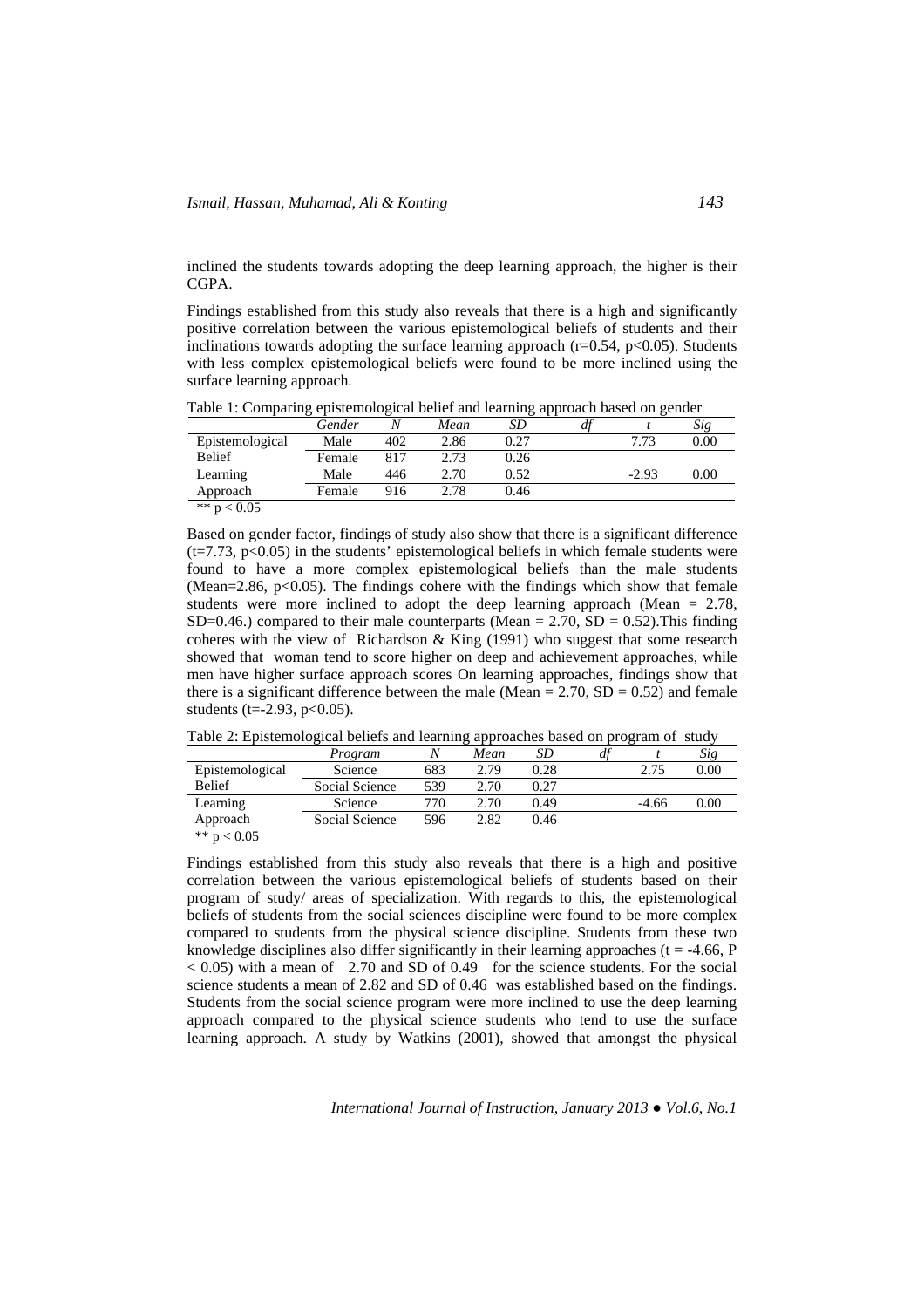students, the Physics fared better than the Biology majors as the latter used the rotelearning strategies for the most part in their learning approach.

Table 3: Epistemological belief and learning approach based on higher institutions of learning/universities

|                 | University        |      | Mean | SD   | dt |         | Sig  |
|-----------------|-------------------|------|------|------|----|---------|------|
| Epistemological | Public HEI        | 986  | 2.75 | 0.27 |    | $-6.23$ | 0.00 |
| <b>Belief</b>   | Private HEI       | 236  | 2.87 | 0.26 |    |         |      |
| Learning        | <b>Public HEI</b> | 1118 | 2.10 | 0.57 |    | $-5.2$  | 0.00 |
| Approach        | Private HEI       | 271  | 2.30 | 0.57 |    |         |      |
| ** $p < 0.05$   |                   |      |      |      |    |         |      |

Based on higher institutions of learning or universities both public and private, findings denote that there is a significant difference in the students' epistemological beliefs of the public higher institutions of learning (Mean  $= 2.75$ , SD=0.27) and the private institutions (Mean=2.87, SD = 0.26). The epistemological beliefs of students of public institutions were found to be more complex compared to that of the private institutions. A significant difference was also noted (t=-5.24,  $p<0.05$ ) based on the surface learning approach which suggests that students of the private higher learning institutions were more apt to use the surface learning approach compared to their counterparts from the public learning institutions (Mean  $=$  2.10. SD $=$  0.57). The selection of students based on meritocracy into the public higher institutions of learning (Md. Yunus *et al.,* 2006) can be a possible factor for the complex epistemological beliefs among students of the public higher learning institutions compared to students of the private higher institutions.

Nevertheless, findings of this study did not show any significant difference between students from the two categories of institutions of learning that relates to the deep surface learning approach.

|                        |         | Year of Study | N   | Mean | SD   | df | $\boldsymbol{F}$ | Sig  |
|------------------------|---------|---------------|-----|------|------|----|------------------|------|
| Epistemological Belief |         | First         | 514 | 2.74 | 0.27 | 3  | 9.79             | 0.00 |
|                        |         | Second        | 288 | 2.76 | 0.26 |    |                  |      |
|                        |         | Third         | 294 | 2.80 | 0.30 |    |                  |      |
|                        |         | Fourth        | 116 | 2.88 | 0.25 |    |                  |      |
| Learning<br>Approach   |         | First         | 574 | 2.72 | 0.46 |    | 3.16             | 0.00 |
|                        | Deep    | Second        | 329 | 2.77 | 0.50 |    |                  |      |
|                        |         | Third         | 332 | 2.82 | 0.49 |    |                  |      |
|                        |         | Fourth        |     |      |      |    |                  |      |
|                        |         | First         | 582 | 2.03 | 0.55 |    | 19.13            | 0.00 |
|                        | Surface | Second        | 329 | 2.12 | 0.56 |    |                  |      |
|                        |         | Third         | 331 | 2.24 | 0.61 |    |                  |      |
|                        |         | Fourth        | 135 | 2.37 | 0.54 |    |                  |      |

Table 4: Epistemological beliefs and learning approach based on year of study

\*\*  $p < 0.05$ 

As seen in Table 4 above, a significant difference in epistemological beliefs of students based on year of study  $(F = 9.79, p < 0.05)$  is noted. Post Hoc test using Benferroni Test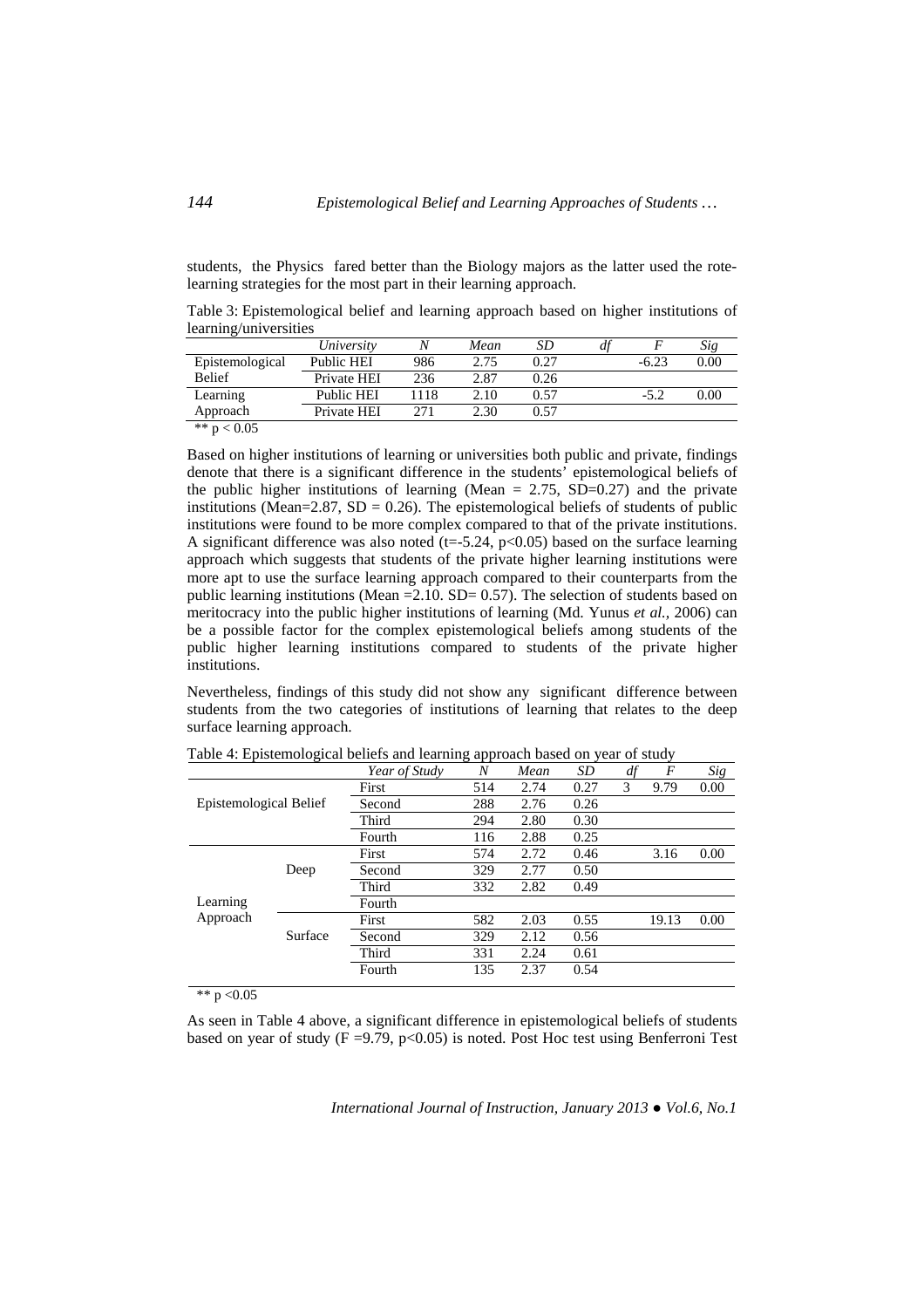shows that the mean score of Year One students (Mean  $=2.74$ , SD $= 0.27$ ) differs significantly with the mean score of Year Three (Mean=  $2.80$ , SD =SD =0.30) and Year Four students. The epistemological beliefs of Year One students were found to be more complex compared to that of Year Four.

Besides the findings discussed above, the study also yields the following results. There is a significant difference among students of the four categories year of study in their use of the deep learning approach ( $F = 3.16$ , p<0.05). Post hoc analysis confirmed that the mean score of Year Three students (Mean = 2.82, SD = 0.49) differed significantly with the mean score of Year One students (Mean =  $2.72$ , SD = 0.46). Year Three students were more inclined to use the deep learning approach compared to the Year 1, Year 2 and Year 4 students. A significant difference was also found among students from the four levels of year of study in their use of the deep approach in learning  $(F=3.16, p<0.05)$ . Post Hoc analysis revealed that the mean of Year Three students (Mean=2.82, SD=0.49) differed significantly with the mean score of Year one students (Mean=2.72, SD =0.46). A significant difference in the surface learning approach among students of all the four levels of study years was also established from the findings (F= 19.13, p<0.05). The first year students (Mean 2.03, SD = 0.55) differ significantly from the third (Mean=2.24, SD0.61) and fourth year students (Mean= 2.37, SD=0.54). The fourth year students were found to be more inclined using the surface learning approach compared to the first, second and third year students. This situation can be attributed to the factors such as rigorous time schedule, demand of the curriculum, examinations, familiarity with questions techniques and time constraints as suggested by Gow, Balla, Kember &Stokes (1989).

 Based on ethnic as one of the variables studied, findings, however, did not did not show any significant difference among students of various ethnic origins in their epistemological beliefs. However, in the use of learning approaches, findings show that there is a significant difference as seen in Table 5 below:

|                     | Ethnic  | $\overline{N}$ | Mean | SD   | df | F     | Sig  |
|---------------------|---------|----------------|------|------|----|-------|------|
|                     | Malay   | 915            | 2.78 | 0.45 | 3  | 10.08 | 0.00 |
| Deep                | Chinese | 172            | 2.57 | 0.50 |    |       |      |
| Approach            | Indian  | 55             | 2.74 | 0.58 |    |       |      |
|                     | Others  | 69             | 2.77 | 0.53 |    |       |      |
| Surface<br>Approach | Malay   | 924            | 2.09 | 0.55 | 3  | 5.24  | 0.00 |
|                     | Chinese | 172            | 2.26 | 0.58 |    |       |      |
|                     | Indian  | 54             | 2.13 | 0.53 |    |       |      |
|                     | Others  | 68             | 2.20 | 0.60 |    |       |      |

Table 5: Learning approaches of students based on ethnic

\*\*  $p < 0.05$ 

Based on the deep approach learning, there is a significant difference between students from the four ethnic groups ( $F=10.08$ ,  $p<0.05$ ). Post hoc Bonferroni test shows that students of the Chinese ethnic origin (Mean=2.57, SD=0.53) differ significantly with the Malay students (Mean=2.78,  $SD = 0.45$ ) and students of other ethnic origin (Mean= $2.77$ , SD = $0.53$ ). Malay students were found to use more of the deep approach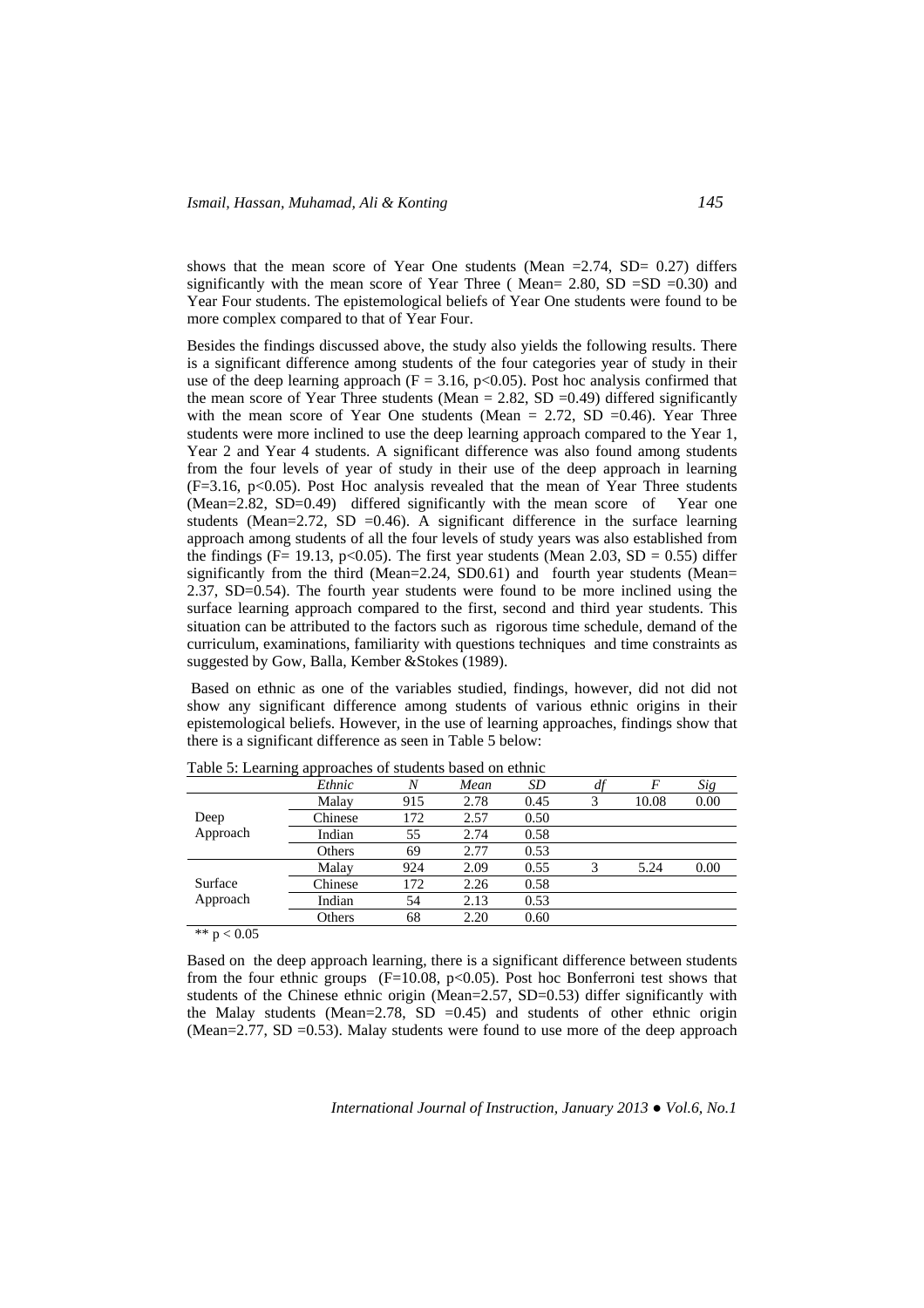compared to the Chinese, Indian and other ethnic students. For the surface learning approach, there is a significant difference among the four ethnic groups  $(F=5.24)$ . p<0.05). Post hoc test revealed that the Malay students (Mean=2.09, SD=0.55) differ significantly with the Chinese students (Mean=2.26,  $SD = 0.58$ ). The findings also suggest that Chinese students tend to use the surface learning approach compared to students of other ethnic groups. This finding relates to a study by Chan (2003) and Watkins and Biggs (1996) as explicated in the foregoing discussion of this paper.

## **DISCUSSION**

The basic tenet of higher institutions is the transformation of students' learning experience to encourage deep and higher order thinking skills about learning and knowledge. Past studies on factors that contribute to relationships between students' of higher institutions of learning epistemological beliefs and their learning approaches had been carried out in different cultural and academic contexts (Perry, 1970, Chan, 2003). This study was conducted to find out the undergraduates' epistemological beliefs and their learning approaches in the context of the Malaysian higher education setting.

With regards to the students' programmes or knowledge specialization, findings of the study reveal the tendency amongst the social science students of the Malaysian higher institutions of education to use the deep approach in learning compared to their physical science counterparts. This is perhaps due to the subjective nature of the social science disciplines which for the most part, require reflection and interpretation of the subject matter learned. Contrary to this phenomena, a study by Watkins (2001) found that Biology students used the most rote-learning strategies which did not help them earn high grades in the course compared to their Physics counterparts whose focus on reasoning abilities and beliefs about the nature of Science fared better than their Biology counterparts.

On a similar note, Phan (2008) noted in his study that participants prefer the use of problem-solving in subject areas (like mathematics and physics) that involve solving 'quantitative' questions. This implies that students were engaged in problem solving at a surface level, repeating and memorising the procedures involved until they are able to recall them successfully. Strategies as such reflects surface learning which somehow is an indication of students' ability to demonstrate academic competency. In Malaysia, the tendency to adopt surface learning among the university students can be related to the continuity of the learning approach commonly practiced at the secondary school level which is predominantly characterized as memorizing and repeating procedures for the purpose of examinations. Malaysia as in most countries, places a lot of emphasis on academic qualification. (Md. Yunus *et al.* 2006)

Students' age appear to affect their learning experience as a significant difference was also established among students based on their year of study. The fourth year students were found to be more inclined using the surface learning approach compared to the first, second and third year students. The surface learning approach of the fourth year students can be attributed to a very tight schedule and curriculum of the senior year, severe time limits and other constraints that drove them to adopt less desirable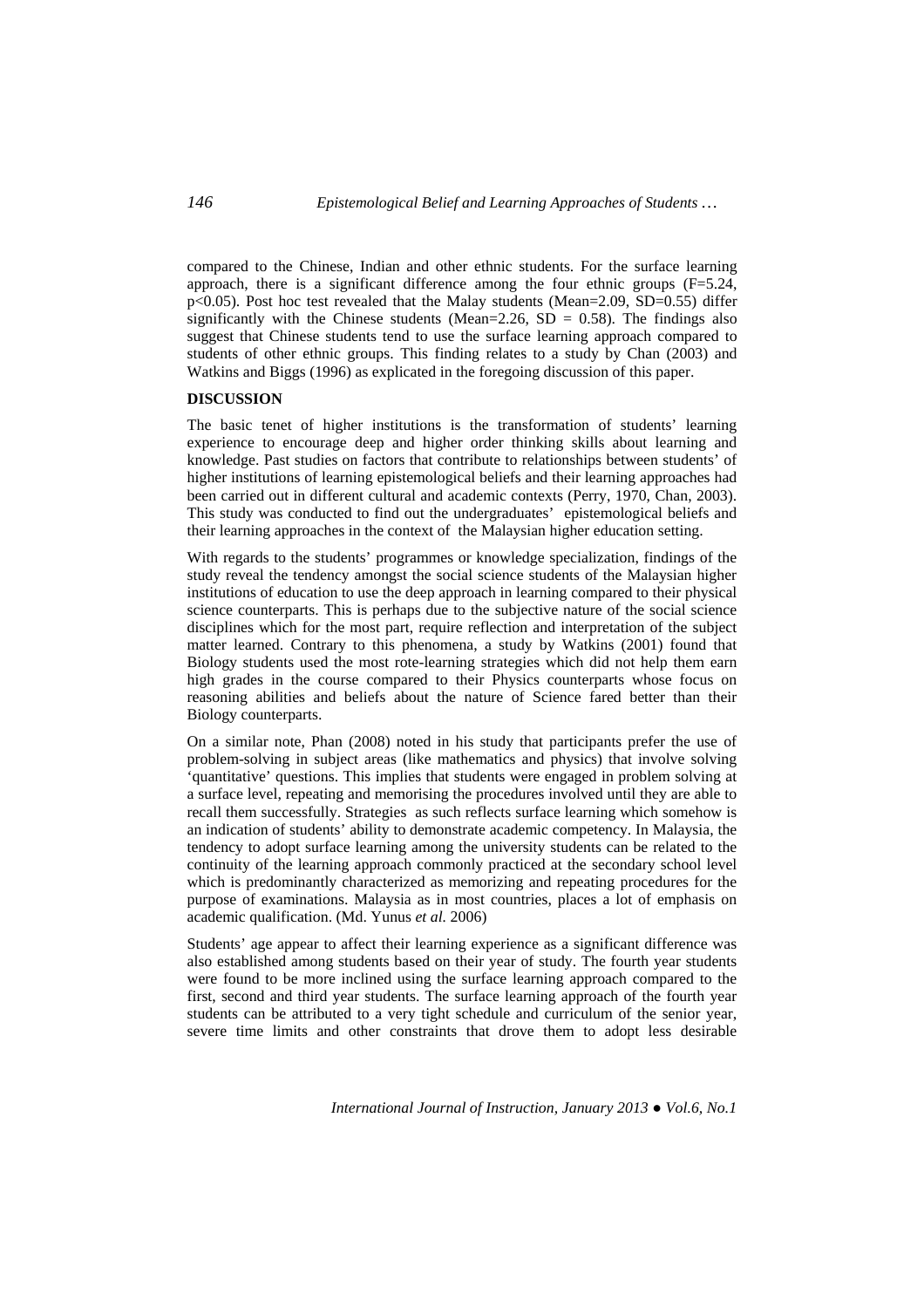approach, that is, the surface approach (Gow, Balla, Kember &Stokes 1989). Perhaps, the fourth year students had already familiarized themselves with the questioning techniques in test, assignment and examinations, and as such did not feel the need to use the deep approach. On the other hand, students of year one, two and three who were overcome with the feeling of wanting to succeed in a new environment (higher institutions), thus, may lead them to adopt the favourable approach (deep approach). Gow & Kember (1990) also point out that students probably tend to use less desirable techniques (surface) when they are adapting to the new institutional demands such as heavy curriculum, work pressures and assessment procedures. Nist and Simpson (2000) on the other hand, noted that academic studying is a complex activity that is influenced by a number of variables including characteristics of the course and the environment, a variety of student characteristics e.g. prior knowledge, meta-cognitive ability, motivation, interest, students' beliefs and the application of adaptive learning strategies.

In general, this study had shown that the epistemological beliefs of students from the public higher institutions of learning were more complex than students of the private higher institutions. It has been a practice to select students for study in Malaysian higher institutions based solely on academic merit, a system known as meritocracy (Md. Yunus *et al.,* 2006) based on public examinations namely the *Sijil Pelajaran Malaysia*  (SPM, equivalent to O Level) and the *Sijil Tinggi Persekolahan Malaysia* (STPM, equivalent to A Level) . However, some students do not undergo the STPM because they choose to enrol in other pre university programmes such as matriculation or diploma. (Md. Yunus *et al.,* 2006)

Hence, following this selection based on meritocracy into the public institutions, students who failed to secure places in these institutions would normally choose to enter the private institutions which for the most part are monetary based. Hence, this study does not totally disregard the fact that there is, to an extent, that selection of students based on meritocracy can be a possible factor for the complex epistemological beliefs among students of the public higher learning institutions.

Based on the ethnic variable, findings of study found that there is a significant difference between students from the four main ethnic groups in Malaysia which comprised 68% of Malay students, 17% Chinese students, 5% Indian students and 6% of other indigenous groups like Kadazan and Iban (from Sabah and Sarawak, East Malaysia). It was found that the Chinese students tend to use the surface learning approach compared to students of other ethnic groups while the Malay students were found to adopt more of the deep approach compared to other students. On the use of the surface learning approach amongst the Chinese students, the following study carried out by Chan (2003) on Chinese students in Hong Kong can be related to this context of the study. In Chan's study, it was revealed that there were cultural influences on epistemological beliefs in which the word "authority" has a unique meaning in Asian/Chinese culture. In a similar context, Watkins and Biggs (1996) argued that it is impropriate to suggest that rote learning is synonymous with surface approach as often perceived by the Westerners. Instead, they claimed that rote learning as adopted by Chinese students might be an adaptive strategy in coping with assessments and in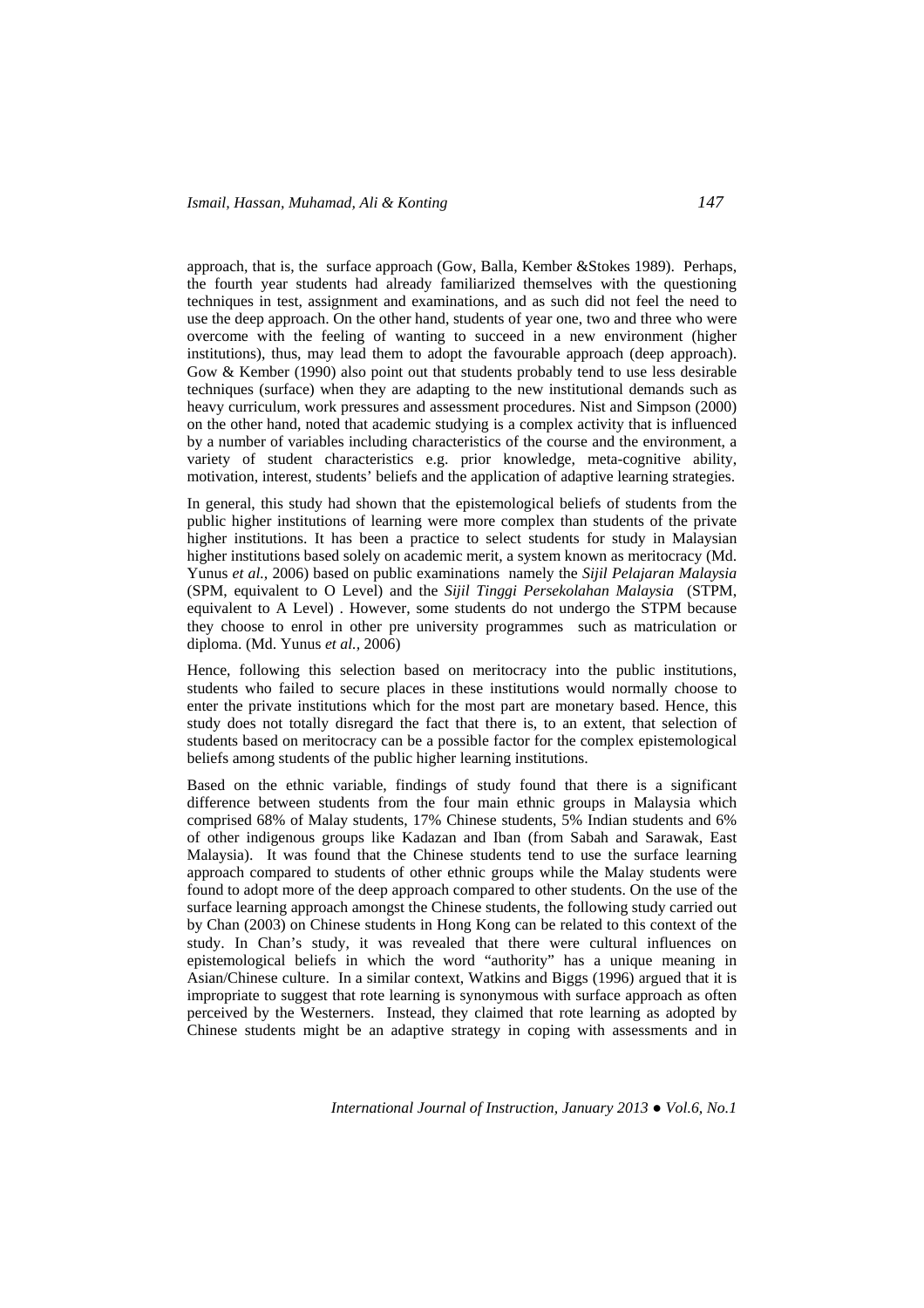enhancing understanding. This can be the possible stance taken by the Chinese students in higher learning institutions in Malaysia.

One of the variables that may influence change in university students learning approach is gender. Some researchers have obtained data that projects a certain stereotype pattern where woman tend to score higher on deep and achievement approaches, while men have higher surface approach scores (Richardson & King, 1991). In this study, female students of higher institutions of learning were more inclined to adopt the deep surface learning compared to the male counterparts. In Malaysia, female students form the majority of the student population in the public institutions of learning.

## **CONCLUSION**

As a conclusion, this study had come up with findings that can be given the following implications. First, the fact that senior students are not adopting the deep learning approach when they should be doing so is an indication for a critical examination of several factors by the administration of higher learning institutions such as the constraints they are facing as mentioned earlier (methods of instruction by lecturers, assessment and examination procedures). The growing number of private higher learning institutions in the country provide the avenue for students who do not get placed in public higher institutions. An interesting ethnic related factor established from this research is that the Chinese students tend to use the surface learning approach compared to students of other ethnic groups. The Malay students comprising majority of the samples of this study were found to adopt more of the deep approach compared to other students. However, as had been pointed out earlier, the adoption of the surface approach by the Chinese in the cultural context (Chan, 2003), is a strategy used which probably fits very well into the assessment of the knowledge disciplines in the higher learning institutions in Malaysia. Hence, based on this, it would be interesting to further explore on the following aspects of epistemological beliefs and learning approach which focuses on the learning approach used by the students of higher learning institutions from various ethnic groups in the country. An aspect which is perhaps worth exploring is also the pattern of examination questions set in these higher institutions of learning and its relation to students' epistemological beliefs and learning approaches. Since findings of this study show that these students use more surface learning approach, further research on this aspect can be carried out in future to identify factors that cause the students to do so. Although higher institutions of learning in Malaysia are continuously developing new areas of knowledge, the epistemological principles underlying them need to be examined in the context of students learning approaches.

## **REFERENCES**

Md. Yunus, A.S., Tarmizi, R.A., Mohd. Nor, S., Ismail, H., Wan Ali, W.Z., Abu Bakar, K,. & Hamzah, R. (2006). Necessary skills for Success in Higher Learning. *International Journal of Learning, 13(10),* 42-55.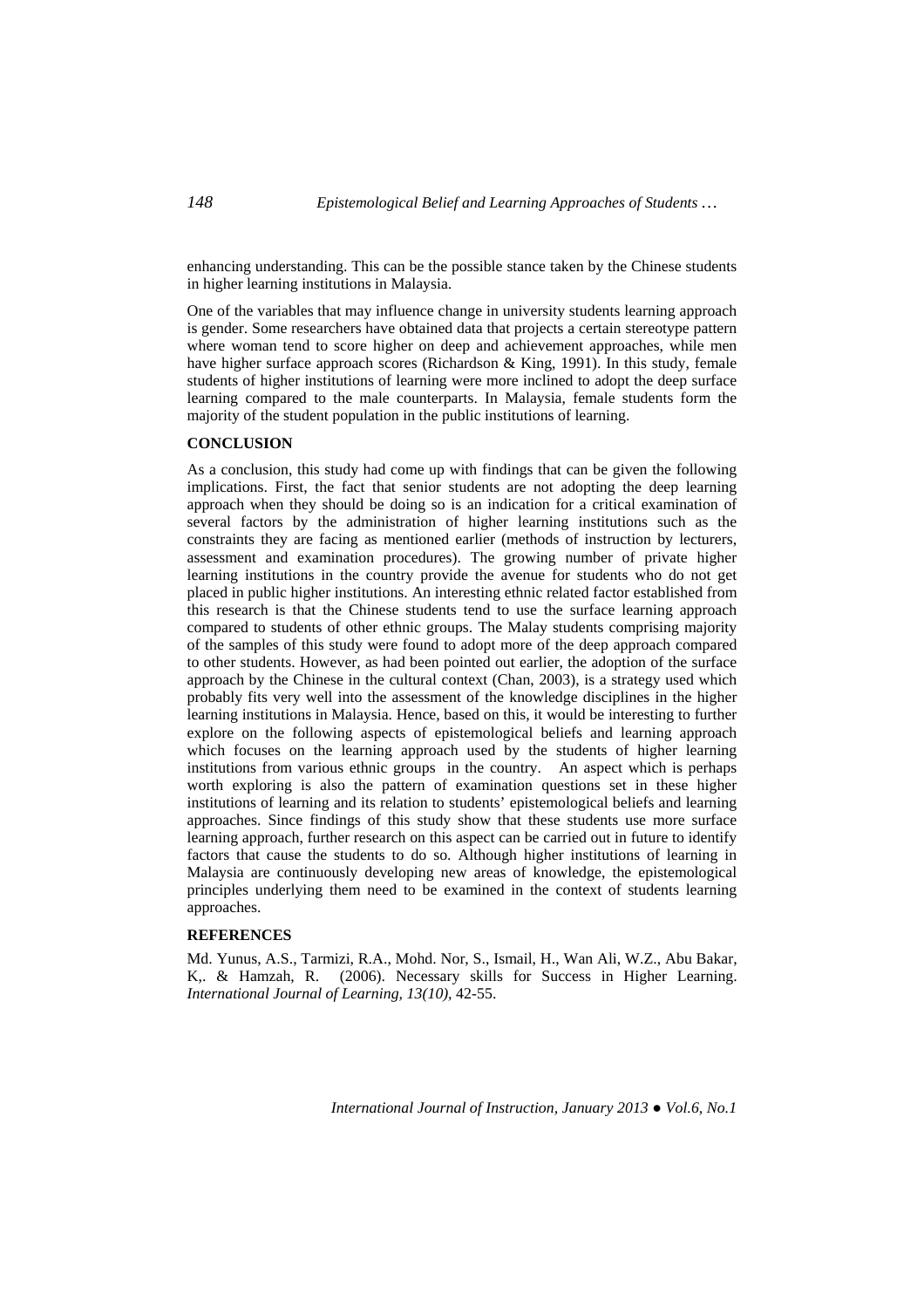Bartlett ll, James E., Kotrlik, J.W. & Higgins, C.C. (2001). Organizational Research: Determining Appropriate Sample size in Survey research. *Information Technology, Learning and Performance Journal*, *19(1)*, 43-50.

Bendixen, L. D., Schraw, G., & Dunkle, M. E. (1998). Epistemic beliefs and moral reasoning. *The Journal of Psychology, 13*, 187–200.

Benson, G.D and Griffith, B.E. (1991). The process of knowing in curriculum. *The Journal of General Education. Vol. 40*. The Pennsylvania State University Park, PA.

Biggs, J.B. (1987). The Study Process Questionnaire (SPQ) Manual: Student Approaches to Learning and Studying. *Australian Council for Educational Research.*  Melbourne.

Biggs, J. (1991). Approaches to learning in secondary and tertiary students in Hong Kong: Some comparative studies. *Educational Research Journal 6,* 27-39.

Cano, F. (2005). Epistemological beliefs and approaches to learning: Their change through secondary school and their influence on academic performance. *British Journal of Educational Psychology. 75(2),* 203-221.

Chan, Kwok-Wai Chan (2003). "Hong Kong teacher education students' epistemological beliefs and approaches to learning". *Research in Education;* May 2003; 69; ProQuest Education Journals.

Chan, Kwok-Wai Chan (2003). Hong Kong teacher education students' epistemological beliefs and approaches to learning. *ProQuest Education Journals.*

Gow, L., Balla, J., Kember, D., & Stokes, M. (1989). Approaches to study of tertiary students in Hong Kong. *Bulletin of the Hong Kong Psychological Society*, *22/23*, 57– 77.

Gill, M. G., Ashton, P. T., & Algina, J. (2004). Changing preservice teachers' epistemological beliefs about teaching and learning in mathematics: An intervention study. *Contemporary Educational Psychology, 29*, Issue 2, 164-185.

Kember, D. (2000). Misconceptions about the learning approaches, motivation and study practices of Asian students. *Higher Education, 40(1),* 99–121.

Kember, D., & Gow, L. (1991). A challenge to the anecdotal stereotype of the Asian student. *Studies in Higher Education, 16*, 117–128.

Kember, D., & Leung, D. Y. (1998). The dimensionality of approaches to learning: An investigation with confirmatory factor analysis on the structure of the SPQ and LPQ. *British Journal of Educational Psychology*, *68*, 395–407.

King, P. M., & Kitchener, K. S. (1994). *Developing reflective judgment: Understanding and promoting intellectual growth and critical thinking in adolescents and adults*. San Francisco: Jossey-Bass.

Marton, F., & Saljo, R. (1984). Approaches to learning. In Marto, F. & Hounsell, D.J. (Eds.). *The experience of learning.* Edinburg: Scottish Academic.

Ministry of Education. (2004). *The development of education: National Report of Malaysia.*